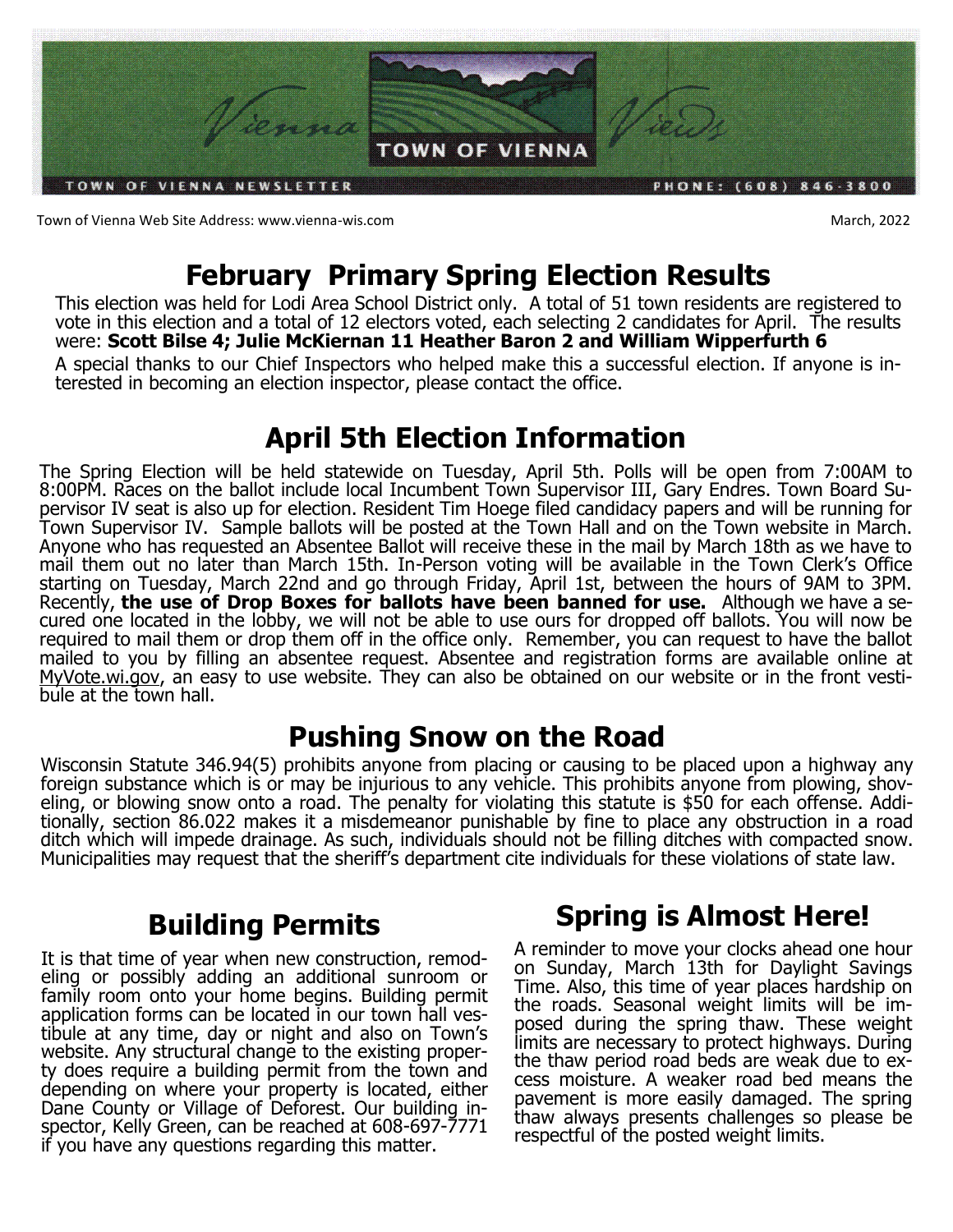**Town of Vienna Board Meeting scheduled for February 7, 2022 was cancelled and agenda items were moved to February 21, 2022 Meeting.**

### **Town of Vienna Board Minutes February 21, 2022**

The regular meeting was called to order on Monday, February 21, 2022 at 7:00pm by Chair Jerry Marx. Supervisors Steve Ruegsegger, Gary Endres and Clerk Kathy Clark were present. Also, Deputy Sheriff Jodi Schneider and Resident Charles Linde were present. Supervisors Ron Rupp and Sherri Meinholz were excused.

#### **Pledge of Allegiance was recited**

#### **Public Comment:** None

**Approval of Minutes:** Motion by Ruegsegger, second by Endres to approve the minutes for the January 17, 2022 town board meeting. Motion carried (3-0).

**Update from Dane County Deputy Sheriff Jodi Schneider:** Deputy Schneider handed out a report of "calls for service" for the months of November and December, 2021 and January, 2022 in the Town. Schneider explained that car thefts and home invasions are still very active. A program called 9:00 PM Routine is a short list of nightly checks around the house to protect homeowners from an invasion or car theft. Dane County Cards are available for residents to place on the refrigerator or calendar as a reminder of this routine.

**Operator's License:** Two Operators license applications were submitted by BP All Stop for review. Motion by Endres, second by Ruegsegger to approve the operator license application for Jacob Clark. Motion carried (3-0). Motion by Endres, second by Ruegsegger to approve the operator license application for Dylan Walter. Motion carried (3-0)

**Town Supervisor Report:** Supervisor Ruegsegger meeting with the DeForest Area Senior Center was held Tuesday, February 8th. The Senior Center is now open to the public. Supervisor Rupp meeting with the Dane-Vienna Fire Department is scheduled for February 28th. Supervisor Meinholz meeting with Waunakee EMS was held Thursday, February 10th. Supervisor Endres meeting with Waunakee Fire Department is scheduled for Monday, February 28th.

**Town Clerk's Report:** Clark informed the board that Chair Marx joined her at the Village of DeForest board meeting last week. Both were given an opportunity to present reasons for water service to be granted. Clark handed out packets that reflected landowners paid over \$400,000 to have the water extended to Vienna Development in 2003. Vienna is asking that this be honored or grandfathered for future development without the threat of annexation. The Board went into closed session to discuss. The Village has requested more information to work on a possible boundary agreement. Also, the Wisconsin Elections Commission sent out field Auditors to assess polling locations on Tuesday, February 15<sup>th</sup> and Vienna was one of them. The Auditor took pictures of our polling set up, the signage and handicap accessibility, including parking. A report will be sent with their findings. Johnson and Block will begin the Town of Vienna year-end review on March 1st.

**Review and authorize payments of current town and utility bills, wages and expenses**: Two Vouchers for the month were presented for approval. Motion by Ruegsegger, second by Endres to approve the February 7, 2022 town bills as stated in the amount of \$74,017.82; Payroll \$17,808.07; Town Bills \$29,801.82; Utility 1 \$15,046.57 and Utility 2 \$11,361.36. Motion carried (3-0) Motion by Ruegsegger, second by Endres to approve the February 21, 2022 town bills as stated in the amount of \$1,447,726.68 (includes tax settlements with County and School Districts) Payroll \$5,477.93; Town Bills \$1,447,123.66; Utility 1 \$460.96 and Utility 2 \$142.06. Motion carried (3-0)

**Adjourn:** Motion by Ruegsegger, second by Endres to adjourn. Motion carried (3-0). Meeting adjourned at 7:45 PM.

**Prepared by:** Kathleen Clark, Town Clerk **Note:** These draft minutes are subject to approval at the March 7, 2022 Town Board Meeting

### **Annual Town Board Meeting**

The 173rd Annual Meeting of the Town of Vienna Electors will be held Tuesday April 19, 2022 at 6:30 PM at the Vienna Town Hall. This annual meeting is an opportunity to hear reports on how each department is doing as well as review the annual financials for the town. Electors are encouraged to attend and participate. The regular board meeting will be held immediately following the Annual Meeting.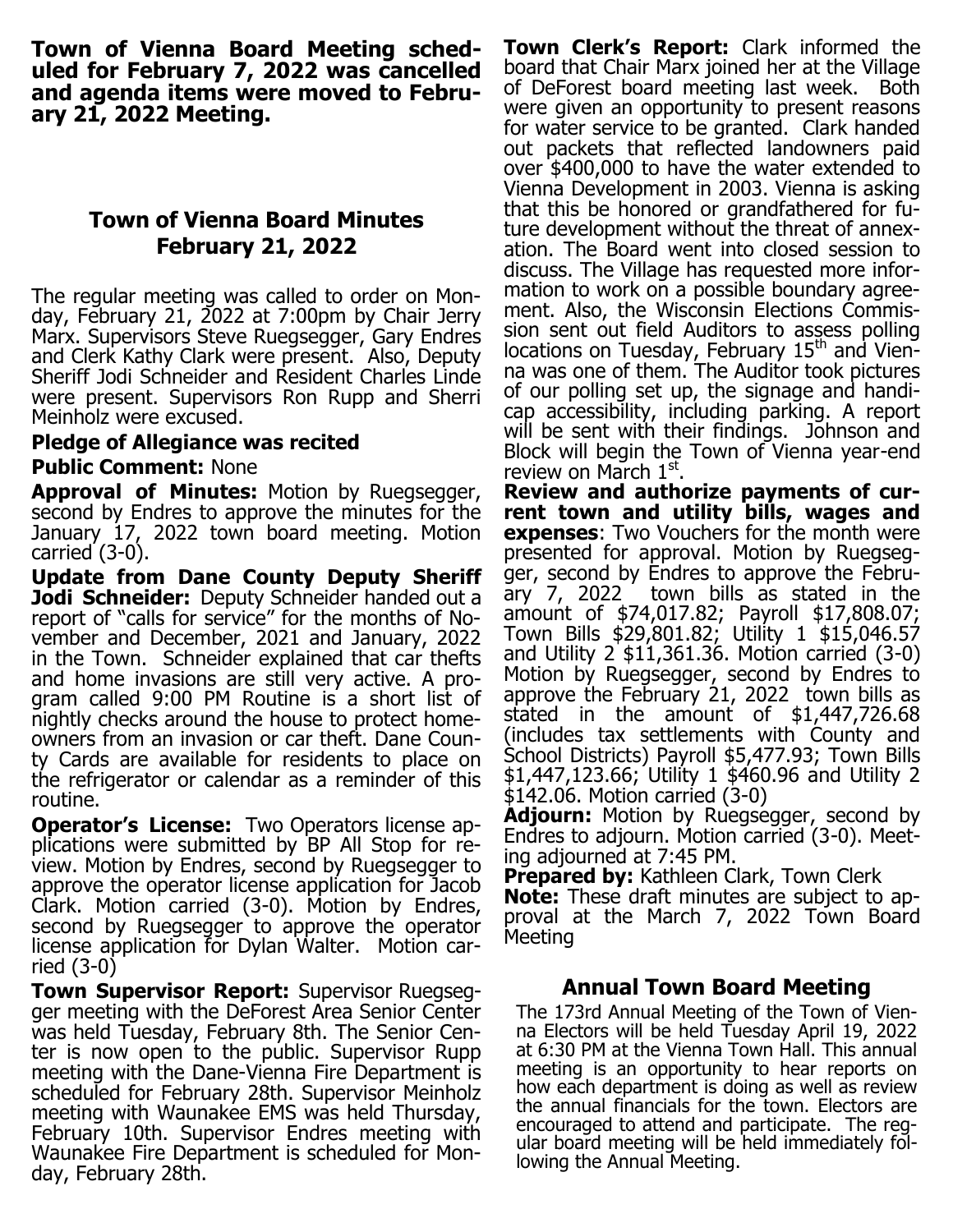### **April 2022 Election Referendum**

The Town Board of Vienna is looking to convert the Treasurer's office from an elected position to an appointed position. This change would take effect in April, 2023 when the current term of the Treasurer ends. To accomplish this, the board took the first step by adopting Ordinance 12-2021, to place a referendum on the April ballot for electors to vote on (see below). To understand this decision, included are reasons why towns switch to having an appointed clerk or treasurer versus elected.

### **Appointed Positions:**

1. Do not have to be town residents.

2. Have their qualifications, job descriptions, and wages/benefits set by the town board as they are essentially town employees hired by the board.

3. Cannot be removed by the board during their term of office, unless there is "cause" for removal (misconduct in office or neglect of duties). This means there would need to be a hearing and other due process protections afforded before someone could be removed from office. That said, once his or her term expires, the town board can simply choose not to re-appoint a clerk or treasurer without having to establish cause.

4. Can be appointed for a term not to exceed 3 years at one time. Can be appointed for a shorter term such as six months or one year or whatever the board deems appropriate. The board may also re-appoint the person for successive terms, if desired.

### **Elected Positions:**

1. Do have to be town residents.

2. Are answerable to the electorate and cannot be required by the board to hold specific qualifications or obtain training (unless required by state law-such as election training for clerks). Cannot be required by the board to keep set hours at the town hall or be required to work a certain number of hours per week.

3. Can be recalled from office like other elected officials. Can also be removed from office by a majority vote of the board, but only if the reason for removal is continued physical inability to perform the duties of the office or gross neglect of duty, s. 17.13(2m), Wis. Stat.

**4.** Are elected for two year terms at the spring election in odd-numbered years

### **ORDINANCE No. 12-2021**

The Town Board of the Town of Vienna, Dane County, Wisconsin, does hereby ordain as follows:

That, pursuant to Wis. Stat. § 60.30 (1e)(a), the office of the Town Treasurer shall be filled by appointment of a majority of the members-elect of the town board.

The term of office for the appointed position shall be set by the town board, but may not exceed 3 years per § 60.30 (1e)(c). The town board may re-appoint the officer for additional terms. However, removal by the town board during a given term of office may only be for "cause" as defined under § 17.001 and required by § 60.30(1e)(f).

This ordinance is subject to approval by the town electors in a referendum, which is hereby called by the Town Board to be held on April 5, 2022. **The referendum question shall be:**

**"Shall the person holding the office of Town Treasurer in the Town of Vienna be appointed by the Town Board"**